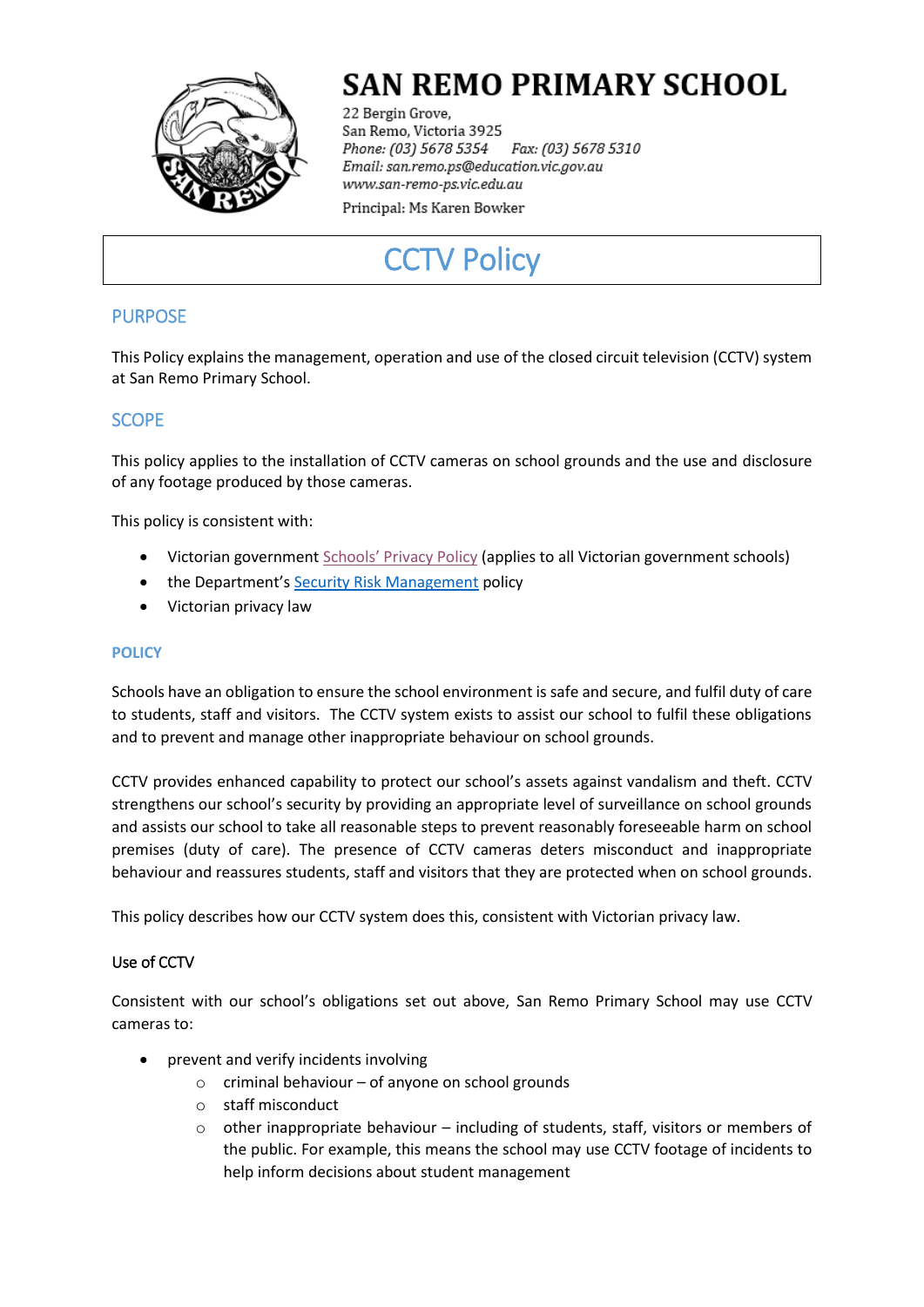- verify other incidents involving students, staff and visitors (e.g. incidents in which a person has sustained injury, loss or damage on school premises)
- to provide the principal with visual coverage during emergencies

CCTV cameras are NOT:

- hidden or covert
- located in private areas such as toilets, changing rooms or staff rooms
- used to monitor student or staff work performance

### Location of CCTV cameras in our school

In our school, CCTV cameras are located on:

- (Camera 1) Admin Building facing the Junior School and Staff Carpark
- (Camera 2) Admin Building facing the Central Breezeway
- (Camera 3)Admin Building facing the Junior Playground/ Outdoor Basketball Court
- (Camera 4) North side of Music Room facing the Senior Playground & Bergin Grove Entrance

A notice is located near each CCTV camera which alerts people to the presence of the camera and this CCTV Policy.

### Access to CCTV footage

CCTV footage is only accessed for the purposes set out in this policy (see 'Use of CCTV footage') and only by the following people:

- 1. the principal or nominee, including people explicitly authorised by the principal
- 2. central and regional Department staff, when required to assist the school for an above purpose
- 3. any other people permitted by law.

# Showing footage to staff, students and/or their parents involved in incidents

When using CCTV for the purposes listed in this policy under the heading 'Use of CCTV' and only when appropriate, the principal may show specific footage of an incident to those directly involved, including relevant staff, students and/or their parents.

This means that any person on school premises may be captured on CCTV footage of an incident that the principal may subsequently show to staff, students and/or their parents.

The school cannot give copies of CCTV footage to staff, students, parents or any other parties. Any requests for a copy of CCTV footage must be made to the Department's Freedom of Information Unit, as set out below.

# Managing and securing the CCTV system